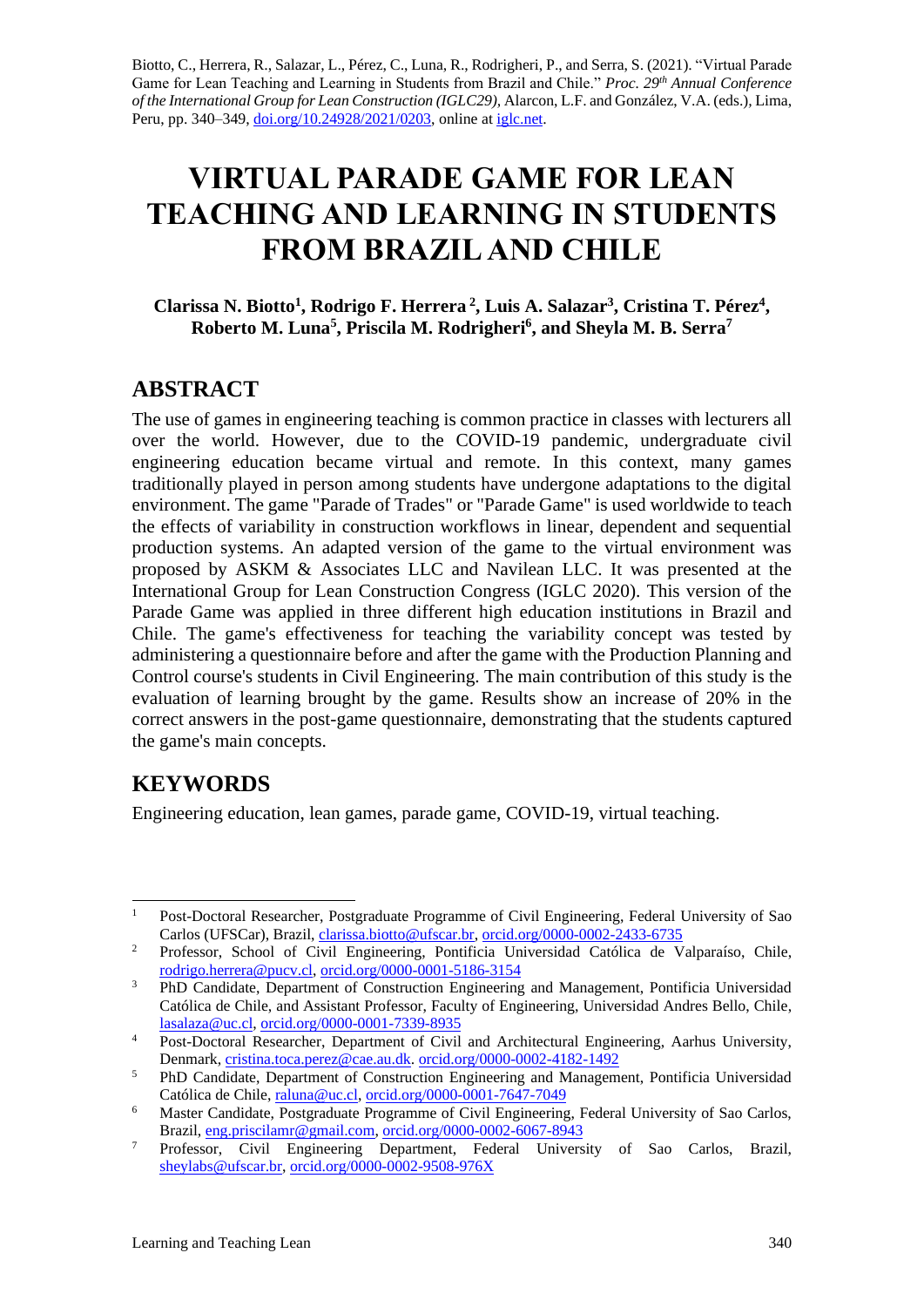## **INTRODUCTION**

The "Parade of Trades" or "Parade Game" consists of a game to demonstrate the impacts of variability on a construction project, in which multiple teams are working independently, and often, sequential activities (Choo and Tommelein 1999). Playing this game teaches the concept of workflow reliability, where workflow is expressed by the number of units of work that get passed from one construction trade to the next. The game is based on a simple linear sequence of sequentially dependent process steps with handoffs from one stage to the next determined by the roll of a die, thus mimicking a process subject to variability (Tommelein et al. 1999; Tommelein et al. 1998).

Despite being initially a personal game simulation or a computer simulated-based game, the Parade Game can also be played physically in a classroom. The game lends itself to a rich discussion of strategies to cope with variability in production systems. Since the Parade of Trades was introduced as a teaching tool for Lean construction in the late 1990s, it has not only become a widely used exercise in classroom and practitioner training settings to teach Production Planning and Control concepts (Tommelein 2020), but also a reference system for further study by scholars worldwide (Deshpande and Huang 2011). At the onset of the crisis caused by COVID-19 in early 2020, the traditional educational model, based on masterclasses and linear teaching materials, required adaptation to the demands of society. As a result, it became necessary to use technology to address the challenges experienced by several universities, from traditional learning to emergency remote teaching (ERT), and the impact on apprenticeship and student satisfaction (Hodges et al. 2020).

In such circumstances, five researchers and academics from different institutions (Brazil, Chile, Ecuador, and Spain) decided to create the Research Group of Young Researchers for Architecture, Engineering, and Construction Industry (YR4 AECI – [www.yr4aeci.org\)](about:blank) on May  $29<sup>th</sup>$ , 2020.

One of those challenges was to find ways to adapt the Parade Game back to the virtual environment without using computer simulations. There are several reasons for not using the game with computer simulation, some examples proposed by Deshpande and Huang (2011) are (1) unawareness of the capabilities of simulation tools, (2) difficulty in obtaining the necessary resources (i.e., computers and simulation software), and (3) the instructor's inability to use the latest technology.

In this way, a version created by ASKM & Associates, LLC and Navilean LLC under copyright Creative Commons license - Attribution-ShareAlike 4.0 International (CC BY- $SA$  4.0) was presented at the  $28<sup>th</sup>$  Congress of the International Group for Lean Construction (IGLC 2020) during the lean construction gaming session. Furthermore, the template developed in MS Excel was made available to the simulation participants by the game facilitator.

This work aims to measure the students' learning of the variability concept using the Parade Game version developed by ASKM & Associates. For that, the authors compared the results of the game application in three different universities of South America, those being: Universidade Federal de São Carlos (UFSCar), Universidad Nacional Andrés Bello (UNAB) and Pontificia Universidad Católica de Valparaíso (PUCV).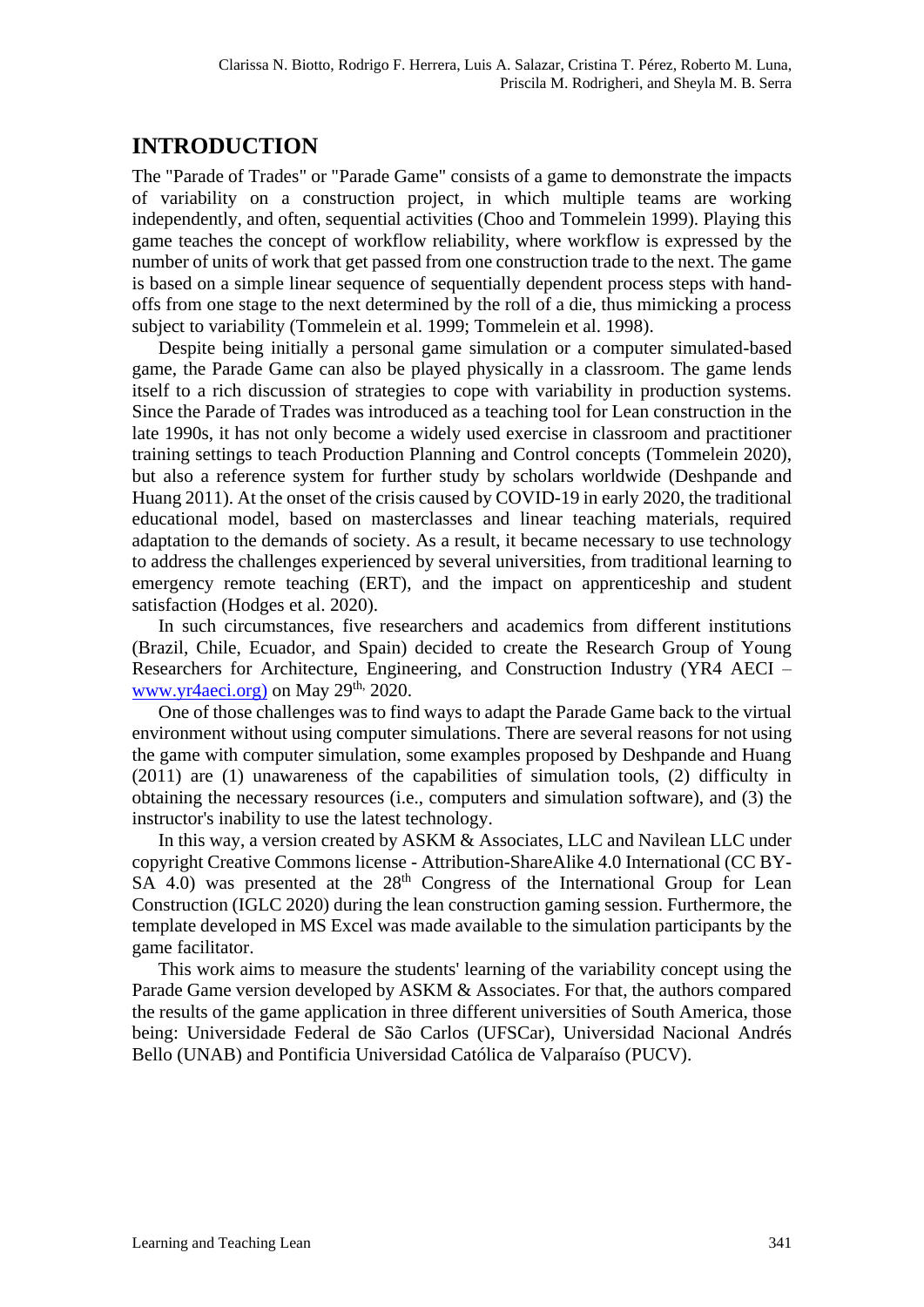# **BACKGROUND**

### **ORIGIN OF PARADE OF TRADES GAME**

Initially, Greg Howell created the game to teach construction students at the University of New Mexico in early 1994. In 1998, the Parade Game was developed to research lean construction and new materials management technologies (Tommelein et al. 1999). In this version, the game takes place in a computing environment using the dice game strategy and the software STROBOSCOPE, an acronym for STate and ResOurce Based Simulation of COnstruction ProcEsses. Stroboscope is a simulation programming language specifically designed to model construction operations of any complexity (Martinez 1996). Alarcón and Ashley (1999) also developed a Parade Game version using the simulation program @Risk.

The Lean Construction Institute (2020) markets a game kit containing seven sets of 35 colored chips; 7 dice sets - each pack has ten dice in total: 3 reds, three blues, three blacks, one green; 49 spreadsheets; 7 scoresheets; 1 instruction manual; 1 Parade of Tradesin CD-Room*.* The computer simulation allows students to experiment with various alternatives to sharpen their intuition regarding variability, process yield, buffers, productivity, and team sizing (Tommelein et al. 1999).

#### **THE NEW VERSION OF PARADE OF TRADES**

The game consists of the execution of seven activities, linear and sequential, that must occur on each floor of a 35-story building. The game has the following objectives: (1) to understand the effect of process variability on the workflow of dependent activities, distinguishing the production capacity of the teams; (2) to understand what buffers are and what they are for*;* and (3) to interpret a flowline of the game's activities. The definitions of the concepts used in the game are:

- Production capacity: the number of activities per unit of time that a crew is technically able to finalize if there are no constraints (Tommelein et al. 1999).
- Production rate: number of activities per unit of time a team can perform when considering different constraints such as lack of material, incomplete predecessor activity, or wrong place for work (Tommelein et al. 1999).
- Buffers: Strategy to protect dependent activities to ensure their execution as planned (i.e., by making the crew have service packages available to execute so that the constraints do not influence the actual production) (Koskela 2000; Tommelein et al. 1999).
- Flowline chart: graphical representations of the number of service packages performed as a function of time, making it possible to verify the location of the services performed, identify the cycle, waiting time, and variability, making the process transparent (Priven et al. 2014; Tommelein et al. 1999).

The game is played in two rounds to understand the concepts presented; each one is available in the template tabs, and the results obtained in them must be compared with the steady production tab. The game is based on dice probabilities, using cubic dice with six faces. Figure 1 illustrates the dynamics of the game.

The game requires eight people: one is the facilitator who leads the game, and the other seven are the crew' leaders of each activity. The last activity, Accessories, will only start in the seventh week, namely, in the game's seventh round. Each activity's production capacity in each round is defined by the number displayed in the dice rolled by the crew's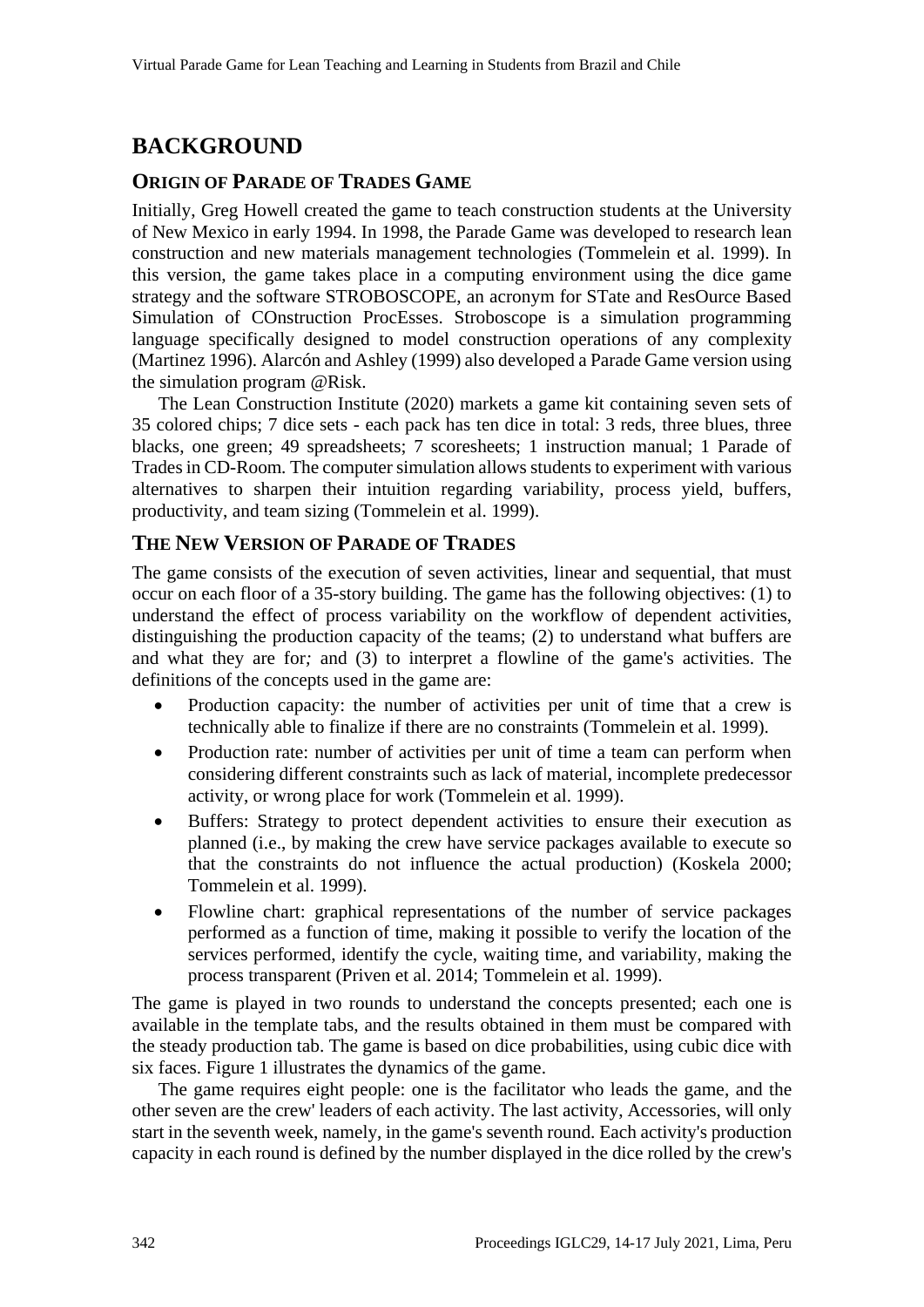leader of that activity. Thus, the maximum production capacity of a team is six floors per week (round), and the minimum is one floor per week; consequently, the average productivity of each crew is 3.5 floors per week. The average productivity for the seven activities on the 35 floors of the building is determined after concluded the first activity, "Layout", will be completed on all 35 floors in the  $10<sup>th</sup>$  week, and the last activity, "Accessories", will be completed in the  $16<sup>th</sup>$  week.



Figure 1: Parade Game version adopted in this work

Let us consider that all activities achieve the maximum production capacity (six floors per week). The first activity will be completed in the  $6<sup>th</sup>$  week and the last activity in the  $12<sup>th</sup>$  week. If we consider the minimum production capacity (1 floor per week), the building's deadline extends to 41 weeks. Since the proposed game is based on the chances that six-sided cubic dice can result in each roll, the building's deadline should be between 12 to 41 weeks.

For the first seven rounds, one activity is included at a time, so only the "Layout" team rolls the dice in the first round, resulting in productivity for the week. Then, in the second round, the "Framer" team starts rolling the dice to result in this team's production capacity for the week. However, at this time, the production of the predecessor team ("Layout") in the previous week should be considered to identify whether the production capacity might be reached or not.

In the first seven weeks, in each round, a new activity or team is included in the game, and its production capacity for the week is defined by the number displayed on the die. As crews execute the possible production in each round/week, the 35 floors of the building will be progressing until all the seven teams arrive at the last floor, i.e., when the game ends. At this moment, it is possible to (a) draw the flowlines chart according to the productivity executed by the crews every week; (b) interpret and analyze the impact of variability in crews' productivity in successor activities; and (c) discuss the use of buffers to protect the production against variability. The final discussion with the students is essential to achieve the learning objectives proposed by the game.

### **RESEARCH METHOD**

The main activities conducted were: (1) population selection for applying the game; (2) questionnaire development; (3) game application; and (4) game results analysis.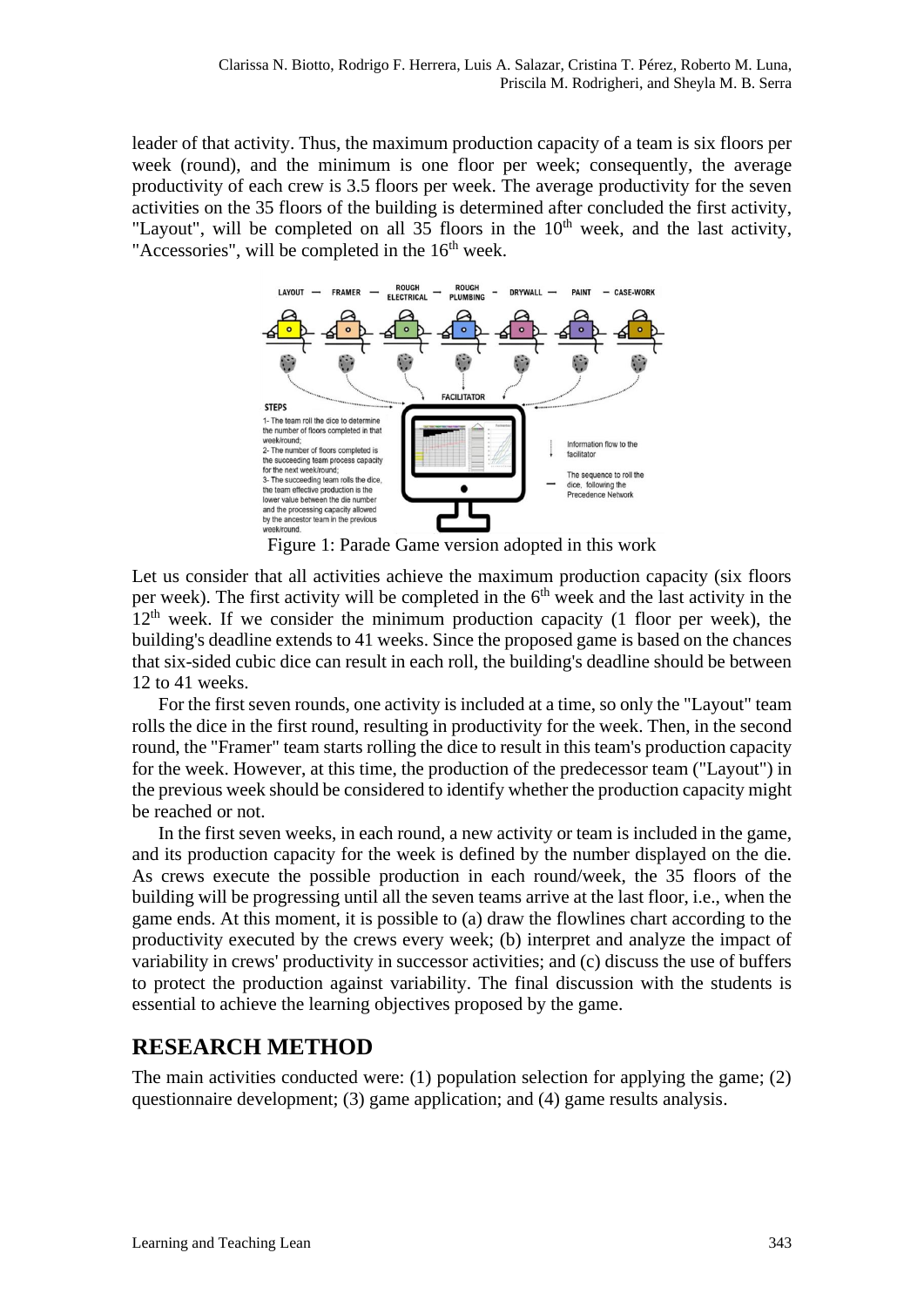#### **POPULATION SELECTION FOR APPLYING THE GAME**

The game was played by three student groups in three universities, one from Brazil and two from Chile. The main characteristics of each course and the game participants are summarized in Table 1.

|                        | Universidade Federal<br>São Carlos (UFSCar) | <b>Pontificia Universidad</b><br>Católica de Valparaíso<br>(PUCV) | <b>Andres Bello</b><br><b>University</b><br>(UNAB) |
|------------------------|---------------------------------------------|-------------------------------------------------------------------|----------------------------------------------------|
| Bachelor course        | Civil Engineering                           | Civil Engineering                                                 | Civil Engineering                                  |
| Name of the course     | Planning and Control of<br>Production       | Planning and Control of<br>Projects                               | Lean Construction                                  |
| Application day        | September 3rd 2020                          | October 14th 2020                                                 | October 15th 2020                                  |
| Platform               | Google Meet Platform                        | Zoom                                                              | <b>BlackBoard</b>                                  |
| Number of students     | 60                                          | 23                                                                | 7                                                  |
| Number of<br>responses | 54                                          | 22                                                                | 7                                                  |

Due to the COVID-19 pandemic, classes were offered remotely on an emergency basis and not mandatory. We collected 83 responses from this questionnaire from a total of 90 participating students. Students do not know the correct answers.

#### **QUESTIONNAIRE DEVELOPMENT**

The task of creating the questionnaire involved three main steps. Firstly, two of the authors of this paper developed a pilot questionnaire. For that, they determined the questionnaire format, the questionnaire length, and the concepts to evaluate. Then, an expert committee made by the rest of the authors of this paper (5 members) reviewed the questionnaire to make sure it was accurate, free of item construction problems, and grammatically correct. In addition, during the questionnaire evaluation, the committee analyzed the validity of the constructs, those being: process variability, buffers, and flowline. The construct validity can be evaluated by estimating its association with other variables (or measures of a construct). Furthermore, in this study, for understanding the constructs, several concepts were adopted (production capacity and production rate), as previously mentioned. Finally, the final version of the questionnaire (Table 2) was developed, and the correct answers were highlighted in bold.

| Table 2: Questionnaire developed for evaluating the learning of the concept of |
|--------------------------------------------------------------------------------|
| variability through the game Parade of Trades                                  |

| N° | <b>Questions and alternatives</b>                                                               |  |
|----|-------------------------------------------------------------------------------------------------|--|
| 1  | What effects of high variability (in construction processes with dependency relationships) on a |  |
|    | construction project?                                                                           |  |
|    | a: Increases productivity, decreases runtime, and improves performance.                         |  |
|    | b: Decreased productivity, increases runtime, and reduces performance.                          |  |
|    | c: None of the above.                                                                           |  |
|    | d: All previous ones.                                                                           |  |
|    | e: I don't know the answer.                                                                     |  |
|    | What is the difference between processing capacity and production rate?                         |  |
|    | a: There is no difference between the two concepts.                                             |  |
|    | b: Processing capacity is always greater than or equal to the production rate.                  |  |
|    | c: Production rate can be greater than processing capacity.                                     |  |
|    | d: Production rate can never be achieved.                                                       |  |
|    | e: I don't know the answer.                                                                     |  |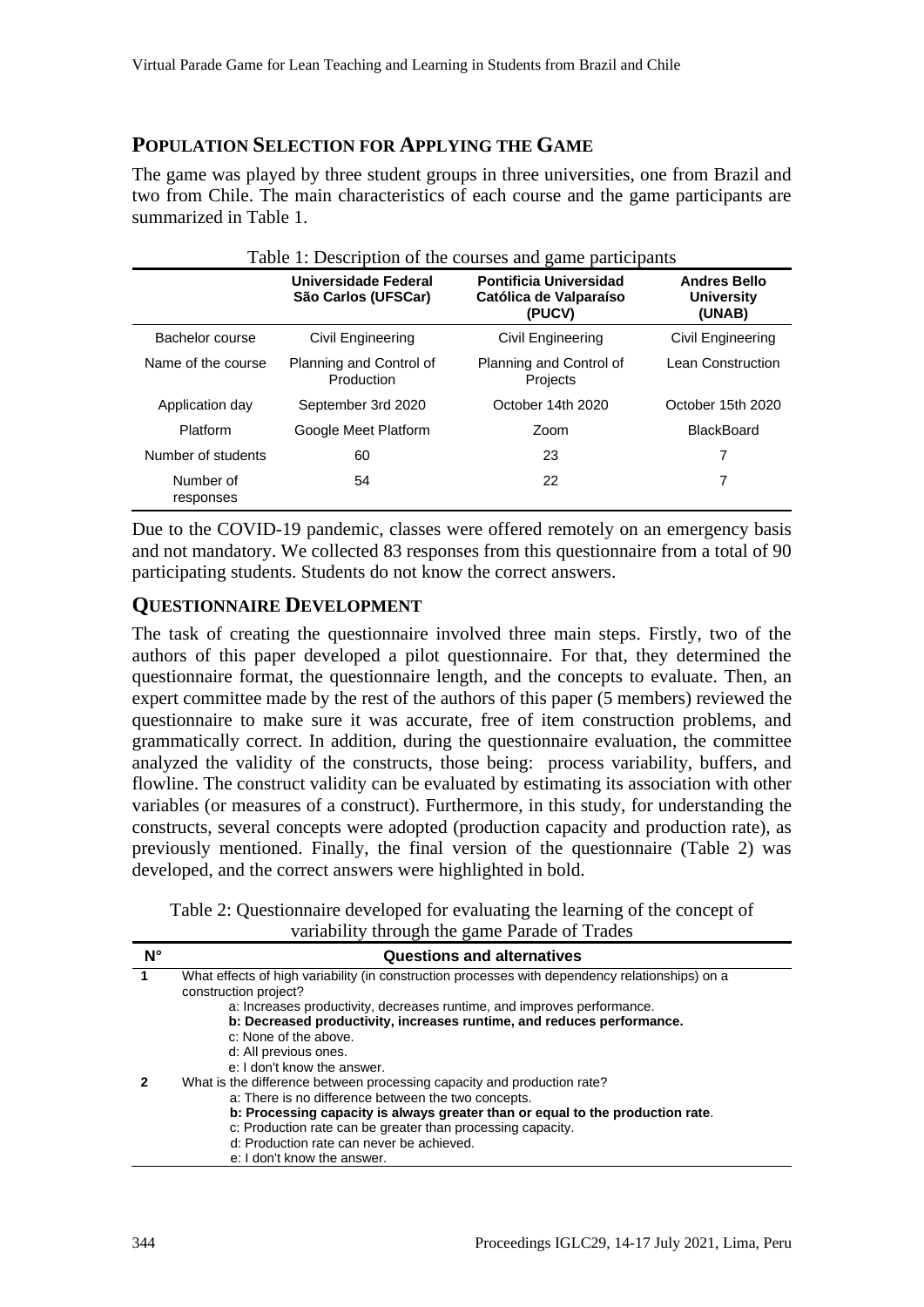| $N^{\circ}$ | <b>Questions and alternatives</b>                                                                                                                                                                                                                                                                                                                                                                                                                                                                    |
|-------------|------------------------------------------------------------------------------------------------------------------------------------------------------------------------------------------------------------------------------------------------------------------------------------------------------------------------------------------------------------------------------------------------------------------------------------------------------------------------------------------------------|
| 3           | What is a flow line?                                                                                                                                                                                                                                                                                                                                                                                                                                                                                 |
|             | a: A graphical way to represent the performance of a process.<br>b: Mathematical model of representation of the relationship between activities.<br>c: Model of representation of the production rhythm.<br>d: A graph of the representation of the dependency relationship between activities.                                                                                                                                                                                                      |
|             | e: I don't know the answer.                                                                                                                                                                                                                                                                                                                                                                                                                                                                          |
| 4           | In a flowline, what does it mean when the lines of two activities are parallel?<br>a: That the activities ended within the same time frame.<br>b: That both activities are the same construction process.<br>c: That activities have the same productivity during the week.<br>d: That the processing capacity of the two activities is the same.<br>e: I don't know the answer.                                                                                                                     |
| 5           | What are buffers?                                                                                                                                                                                                                                                                                                                                                                                                                                                                                    |
| 6           | a: They are a tool to eliminate waste from processes.<br>b: They are used to reduce uncertainty in the construction.<br>c: It is a kind of constructive process to improve productivity.<br>d: They are a mechanism to avoid possible impacts of variability.<br>e: I don't know the answer.<br>If your goal is to reach the target, which of the scenarios below do you prefer?<br>a: Option 1.<br>b: Option 2.<br>c: Option 3.<br>d: I don't know the answer.                                      |
|             | Option 1<br>Option 2<br>Option 3                                                                                                                                                                                                                                                                                                                                                                                                                                                                     |
| 7           | Looking at the image below, tell us what buffers are for in production planning?<br>a: Prevent the train from advancing beyond the end of the track.<br>b: Prevent a production activity from advancing beyond the scheduled time.<br>c: Protect the platform from possible impacts of trains that cannot break before.<br>d: Protect a production activity from possible impacts of other production activities<br>that fail to end within the established deadline.<br>e: I don't know the answer. |
|             |                                                                                                                                                                                                                                                                                                                                                                                                                                                                                                      |

#### **GAME APPLICATION**

The game application involved four different phases: (1) Pre-game questionnaire: Access and answer to the questionnaire; (2) Game presentation to students: play the game with volunteers; (3) Play the game with all the students (volunteers and facilitators); and (4) Post-game questionnaire: re-answer the same questions.

In the first phase, the students received the access link to a virtual questionnaire composed of seven multiple-choice questions, including "I don't know the answer" as one of the answer alternatives.

In the second phase, the game was presented to the students by sharing the teacher's screen, and its objectives and rules were described. The first game round was developed with the teacher as a facilitator and volunteer students as team leaders of the seven activities depicted in the network of Figure 1. The facilitator collected the crews' productivity information and typed in the template available in MS Excel. It was possible to follow the activities' progress on the building's different floors in each round (Figure 2). As described above, students representing each activity reported the number obtained by throwing the virtual dice (a designated website was used). The first-round results were represented in the flowline graph of Figure 3b, and the variability and buffers concepts were explored with the students.

In the third phase, the first volunteer students from the first round became facilitators of a new round with other students. They used a virtual meeting platform to create new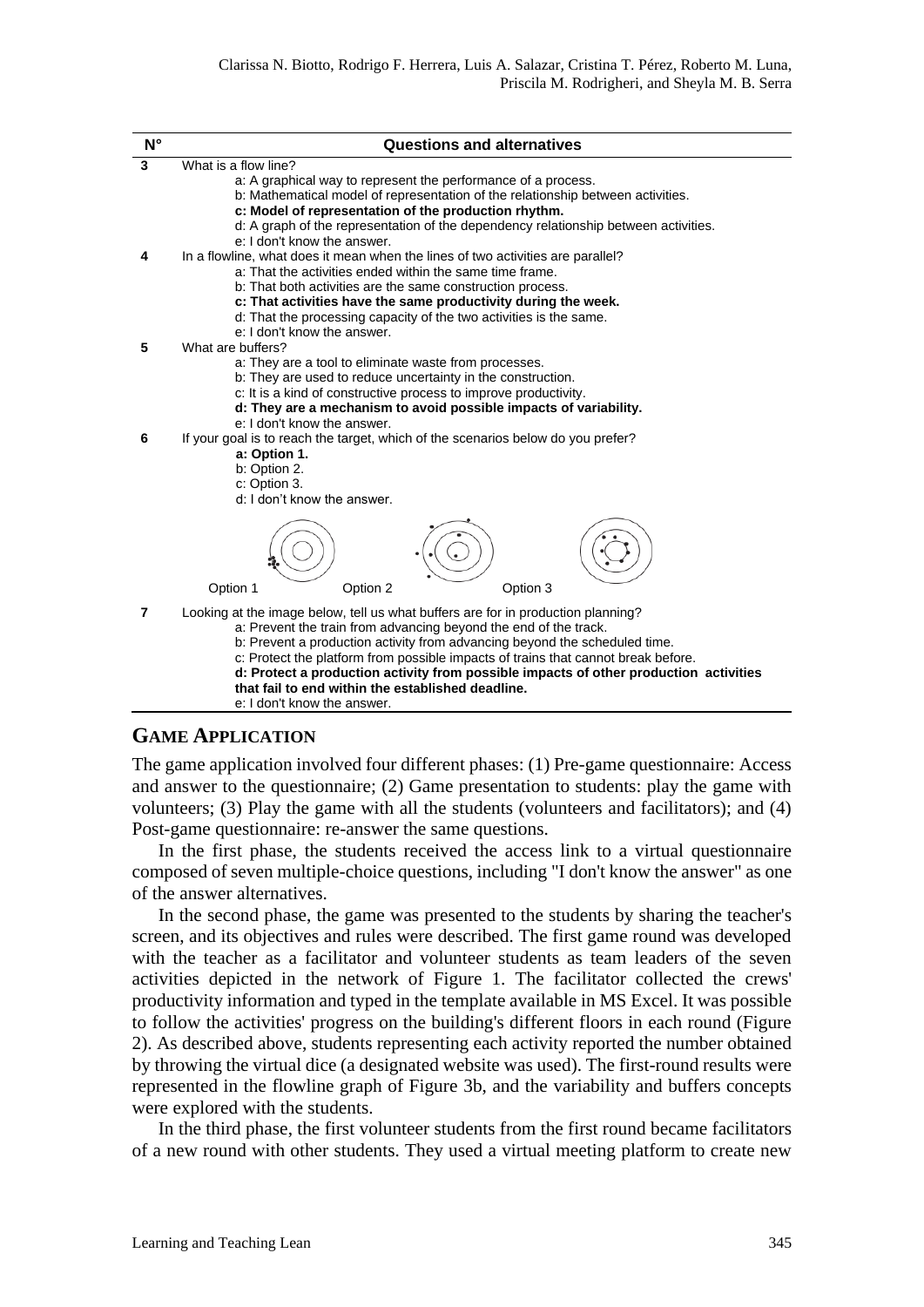meeting rooms and invited seven students to join them. After the completion of this new match, the graphs of the groups of students that reached the shortest and longest lead time of the building construction were compared and discussed again, observing the characteristics of the steady production flowlines (Figure 3a), and, again, reinforcing the concepts of variability and buffers.

The fourth and final phase was dedicated to re-answer the questionnaire presented in Table 2 to measure the learning brought after the game.



Figure 2: Game scenario (first-round): week 13 of the building process. Teams 4 to 7 have not yet finished their tasks.



Figure 3: Graphs of flowlines of (a) performed by the teacher-facilitated, and (b) steady production

#### **GAME RESULTS ANALYSIS**

At the end of the game, the students answered two additional questions. Firstly, the students answered the following question "Do you believe that this sort of game strengthens the process of teaching-learning?" For this question, the Likert Scale of five points was adopted: (1) strongly disapprove; (2) disapprove; (3) neutral; (4) approve; and (5) strongly approve. Secondly, the students answered the closed question: "Would you like to play other games like today's game in the future?"

Finally, a reflection was made comparing the initial and final results, analyzing the correct answers and the most common errors. The analysis consisted of calculating, in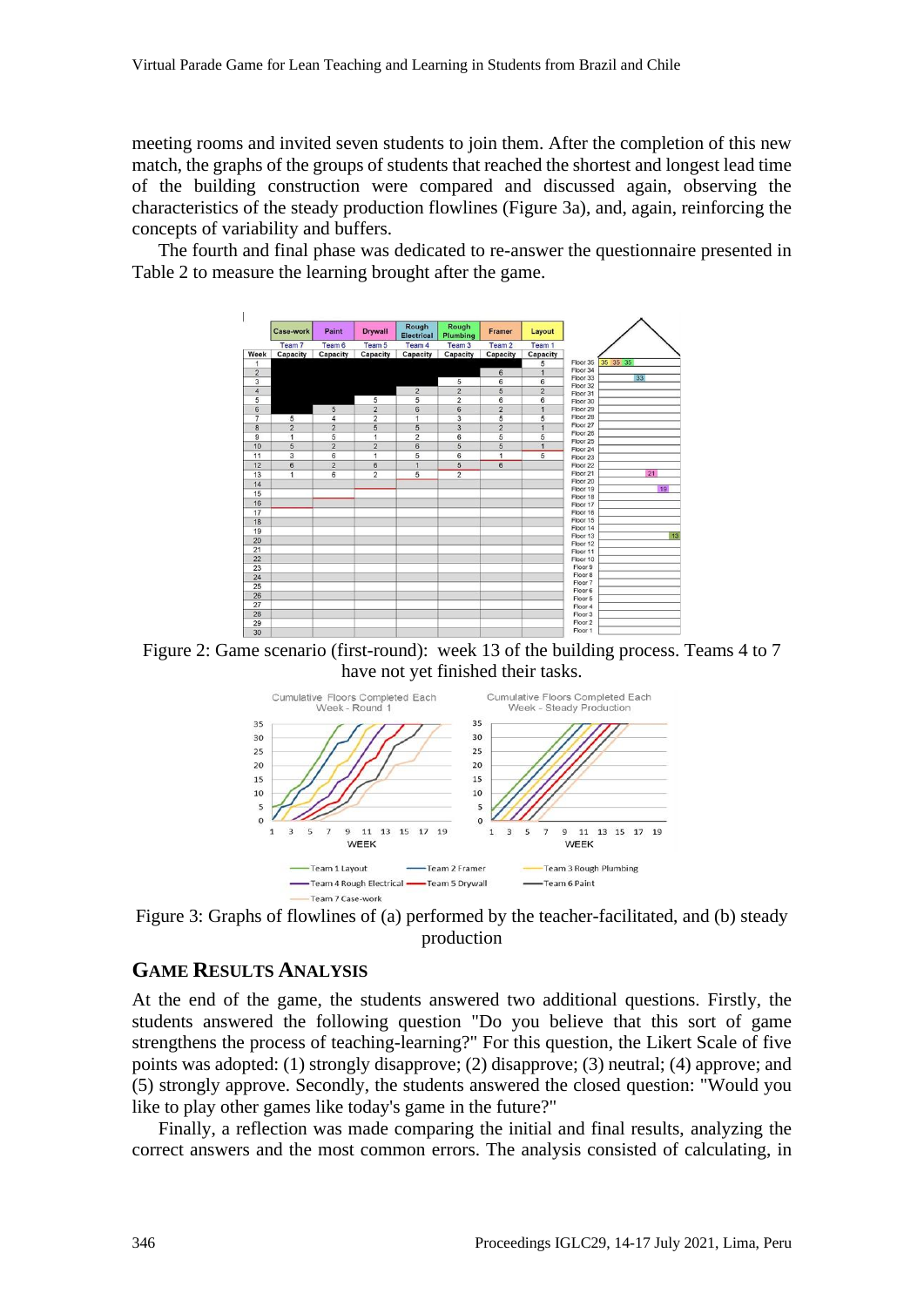each question, the percentage of students who answered correctly before and after the game. Additionally, in each question, the percentage of students who did not know the answer before and after the game was calculated.

# **RESULTS AND DISCUSSION**

We analyzed the pre-and-post-game responses provided in the questionnaire. Figure 4 presents the percentage of correct answers per question before and after the game application. Also, Figure 5 shows the percentage of students who marked the alternative "I don't know the answer" before and after the game. In general, there was an increase of 20% in the correct answers in the post-game scenario and a decrease of 12% in the "I don't know" answer, therefore reinforcing that virtual educational games are an essential learning tool. The following is a question-by-question analysis.



Figure 4: Percentage of students' correct answers to the pre-and-post-game questionnaire

Figure 5: Percentage of students' "I don't know the answer" to the pre-and-post-game questionnaire

First, question 1, related to the impact of the variability in the construction process, has a high percentage of correct answers, even in the pre-game scenario (66% of correct answers, Figure 4, i.e., most of the civil engineering students sensed the impact of variability before playing the game). Then, post-game, this percentage rises to 81% (Figure 4) of correct answers, while the percentage of students who responded that they did not know the answer decreased by 9% (from 10% to 1%, Figure 5). Therefore, it is possible to infer that most of the increase in correct answers is associated with students who were not sure of the impact of variability before the game was played.

Second, question 2, related to the difference between the processing capacity and production rate, has a high percentage of correct answers in the pre-game scenario (72%, Figure 4). After the game, the correct answers' portion increased to 84% (difference of 12%, Figure 4), and the percentage of students who did not know the answer was only reduced by 6% (from 9% to 6%, Figure 5). In post-game, a group of students who did not know the answer succeeded in answering correctly, and a percentage of students who answered incorrectly in the pre-game succeeded in answering correctly after the activity.

Third, questions 4, 5, and 7 had the most significant correct answers from pre-game to post-game. Only about one-third of the students answered correctly in the pre-game, while two-thirds of the students got the correct answer in the post-game. Notably, in question 5, associated with buffers' concept, 35% of the students answered "I do not know the answer" in the pre-game, a percentage that was reduced to 10% in the post-game questionnaire (Figure 5).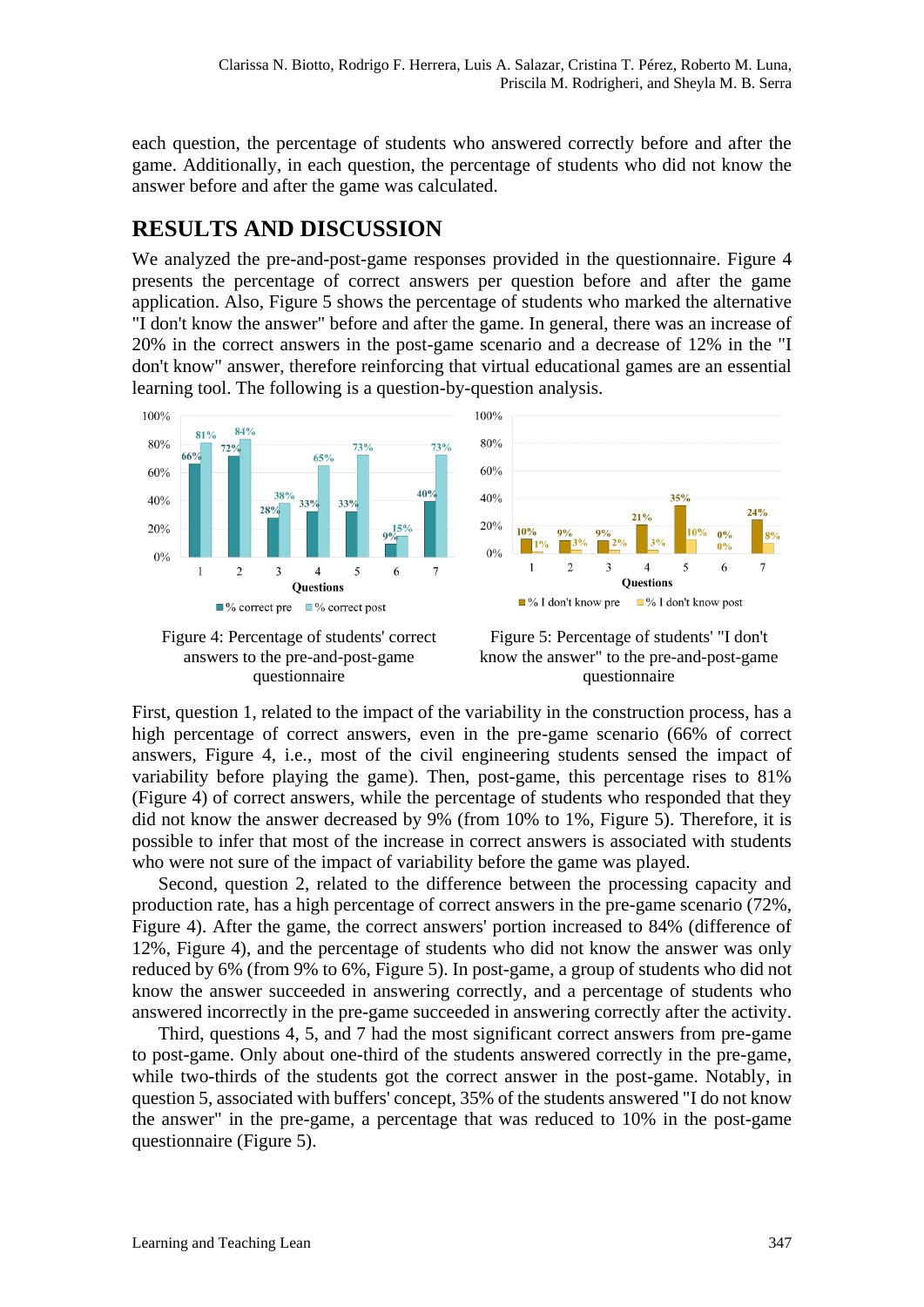Finally, it is observed that, for questions 3 and 6, less than half of the students selected the correct alternative even after the game (38% and 15% of correct answers, respectively, Figure 4). In this context, it is also observed that question 3 had a high frequency of "I do not know the answer" alternative, even after the game application (9%, Figure 5). These observations indicate that the knowledge necessary to answer such questions correctly was not sufficiently explored by the game for most students, despite the knowledge gained in the pre-and-post-game stages. Mainly, question 6, related to the concepts of precision and accuracy, is the one with the lowest percentage of correct answers (9% in the pre-game and 15% in the post-game, Figure 4); additionally, students did not doubt their answer, always preferring low precision (high variability) and high accuracy. These results reinforce the need for a paradigm change in production systems and variability in construction projects. Questions 3 and 6 explore, respectively, the concepts of flowline and how variability influences decision-making. These concepts were addressed after applying the game and should be put in focus in classes. Subsequently, most students can understand these concepts and apply them to production planning and control.

The results of the game evaluation to measure the level of approval from "strongly disapprove" to "strongly approve" indicate that most students consistently approve of the game. To summarize, 56% of responses strongly showed approval, 32% approve, 11.5% indecision, and 0% answers were strongly disapproving or disapproving. Regarding the students' interest in playing a similar game in the future, the yes-no question's results indicate that 87.5% of the students would like to play again, 2.5% of the students would not like to repeat, and 10% would like to play again of the students showed indecision.

#### **CONCLUSION**

This study aimed to evaluate the effectiveness of the "Parade of Trades" game for teaching the variability concept. A questionnaire was developed and tested with the Production Planning and Control course's students in Civil Engineering in three universities, one from Brazil and two from Chile. The main contribution of this study is the evaluation of learning brought by the game.

By administering the same questionnaire in two phases, before and after the game, it was possible to measure the students' learning about the concepts addressed by the game. Evaluating the pre-and-post-game responses, there was an increase of 20% of correct answers and a reduction of 9% in the alternative "I don't know the answer" in all questions. Besides, this work allows educators in engineering, architecture, and construction schools to use the game in virtual environments. The experience of applying the Parade of Trades game to the virtual environment proved successful, considering the students' engagement and the use of different tools that facilitate remote teaching.

This work's main limitations where the virtual game was applied in only two countries; therefore, it is recommended that the game and questionnaires be used in a larger sample of countries and cultures. In addition, in the three applications of the game, the educators did not explain previous concepts theoretically; therefore, it would be interesting to evaluate two scenarios (1) with previous theoretical explanation and (2) without an earlier theoretical explanation. The questionnaire's answers were anonymous, which did not allow individual traceability of the percentage of correct answers of each student before and after the game; therefore, it is recommended to conduct a personal analysis and evaluate if there are significant differences between the pre-game and postgame. The results of the application of the questionnaire showed a low percentage of achievement in the identification and comparison between the concepts "precision" and